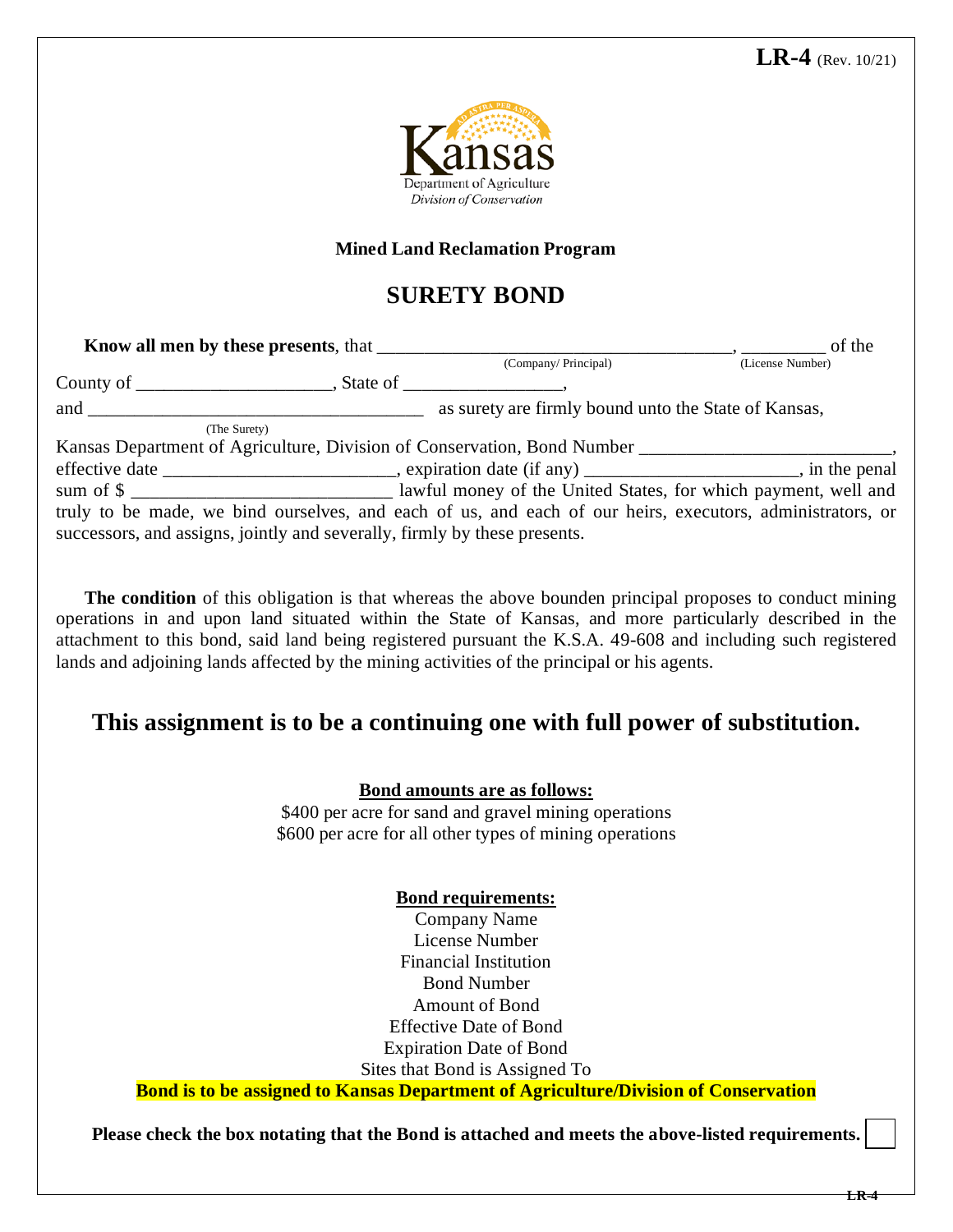*Please list the site registration information for all sites to be operated under this Bond* 

## **SITE INFORMATION**

| Site No. | Site Name | County | <b>Legal Description</b> |  |           |             |             | $\textbf{East}/$<br>West | $\bold{A} \bold{c} \bold{r} \bold{e} \bold{s}$<br>$\boldsymbol{\mathsf{B}}\boldsymbol{\mathsf{onded}}$ |
|----------|-----------|--------|--------------------------|--|-----------|-------------|-------------|--------------------------|--------------------------------------------------------------------------------------------------------|
|          |           |        | $\mathbf Q$              |  | ${\bf S}$ | $\mathbf T$ | $\mathbf R$ |                          |                                                                                                        |
|          |           |        |                          |  |           |             |             |                          |                                                                                                        |
|          |           |        |                          |  |           |             |             |                          |                                                                                                        |
|          |           |        |                          |  |           |             |             |                          |                                                                                                        |
|          |           |        |                          |  |           |             |             |                          |                                                                                                        |
|          |           |        |                          |  |           |             |             |                          |                                                                                                        |
|          |           |        |                          |  |           |             |             |                          |                                                                                                        |
|          |           |        |                          |  |           |             |             |                          |                                                                                                        |
|          |           |        |                          |  |           |             |             |                          |                                                                                                        |
|          |           |        |                          |  |           |             |             |                          |                                                                                                        |
|          |           |        |                          |  |           |             |             |                          |                                                                                                        |
|          |           |        |                          |  |           |             |             |                          |                                                                                                        |
|          |           |        |                          |  |           |             |             |                          |                                                                                                        |
|          |           |        |                          |  |           |             |             |                          |                                                                                                        |
|          |           |        |                          |  |           |             |             |                          |                                                                                                        |
|          |           |        |                          |  |           |             |             |                          |                                                                                                        |
|          |           |        |                          |  |           |             |             |                          |                                                                                                        |
|          |           |        |                          |  |           |             |             |                          |                                                                                                        |
|          |           |        |                          |  |           |             |             |                          |                                                                                                        |
|          |           |        |                          |  |           |             |             |                          |                                                                                                        |
|          |           |        |                          |  |           |             |             |                          |                                                                                                        |
|          |           |        |                          |  |           |             |             |                          |                                                                                                        |
|          |           |        |                          |  |           |             |             |                          |                                                                                                        |
|          |           |        |                          |  |           |             |             |                          |                                                                                                        |
|          |           |        |                          |  |           |             |             |                          |                                                                                                        |
|          |           |        |                          |  |           |             |             |                          |                                                                                                        |
|          |           |        |                          |  |           |             |             |                          |                                                                                                        |